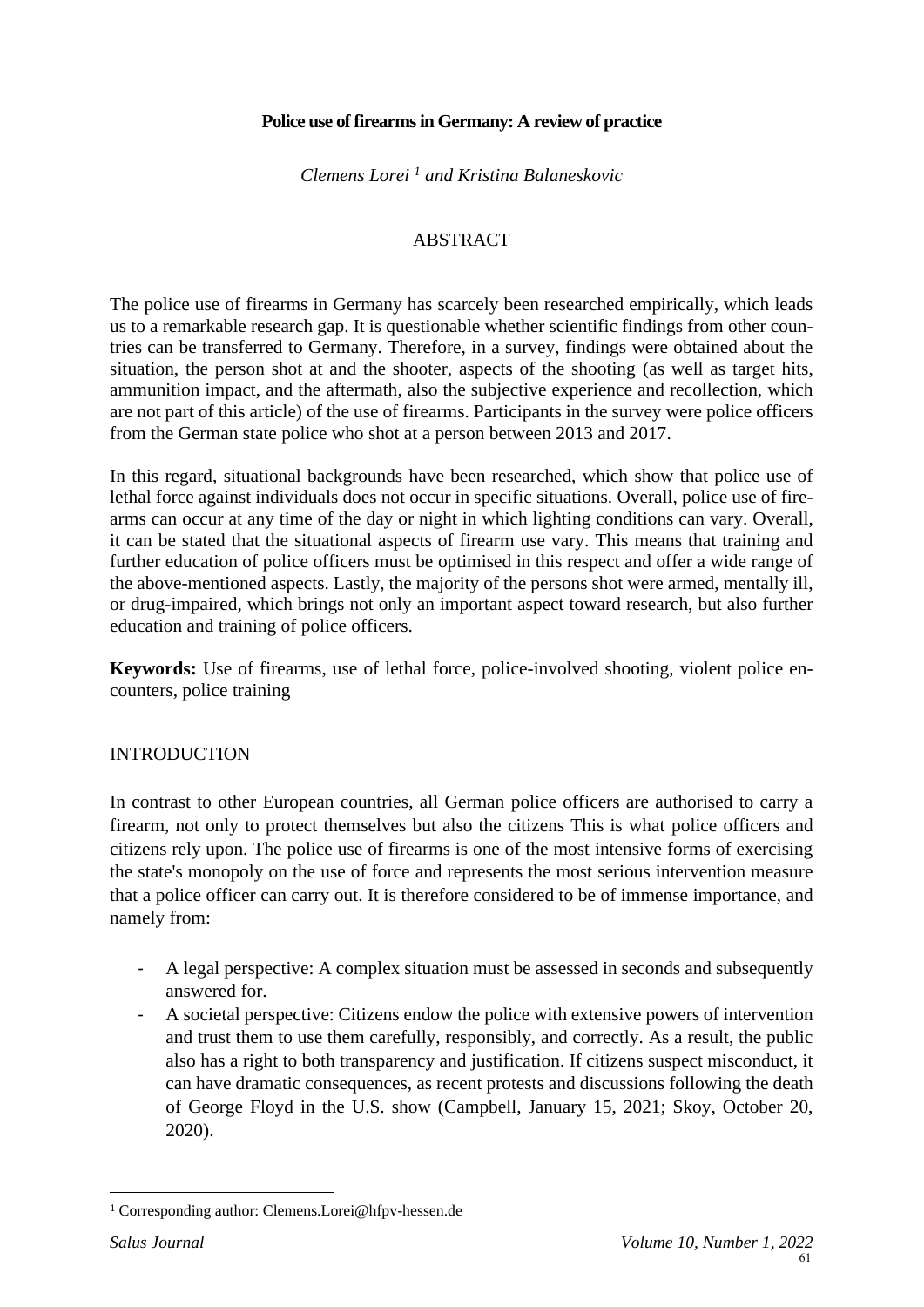- A situational perspective: The situations in which police firearms use occurs should be examined. Here, for example, the sequence of events is to be analysed. From external circumstances such as the locations, times of day, and lighting conditions to the individuals shot.

In contrast to studies in the U.S., there is a remarkable research gap regarding police use of firearms in Germany (Kesic & Thomas, 2020). However, knowledge of these fatal events is also low internationally (Kesic & Thomas, 2020). Comparisons of the situation in Germany with that in other European countries or worldwide were made only sporadically (Timmer & Pronk, 2011; Osse & Cano, 2017). Although firearms operations in Germany are recorded statistically, there is no further scientific analysis and discussion. The likelihood of shots on target in different operational positions and at different distances are unknown. Therefore, important factors such as the immediate, short-term impact of gunshots can only be estimated, which leads us to the problem that many other facts are just guessed at or findings from other countries such as the U.S. are used. Another result of the lack of research in this field is, that it is uncertain or even highly questionable whether the transfer is sufficiently permissible (White, 2006).

## BACKGROUND

There is no consensus in the German literature regarding police use of firearms. On the one hand, legal papers discuss the situation of the potential use of a firearm from both the police officer's perspective as well as the citizen's perspective on an abstract level. While general legal papers on the use of firearms by the police, which discuss shooting on an abstract level, are sufficient (e.g. Ley & Burkart, 2001; Neuwirth, 2006), analysis of concrete or simulated shooting situations are rather rare (see Bäuerle, 2012; Lorei, Stiegler & Bäuerle, 2014). However, this difference is not marginal; rather, the inclusion of realistic facts only reveals the entire complexity of the matter. Thus, for self-defence to be legal (Section 32 of the German Criminal Code [StGB]; corresponding legal formulations can be found in the police laws), the law requires that there must be a "current attack". This means that an attack is imminent, is currently taking place, or is still ongoing. But what exactly does "imminent" mean in general and what is it like when there is a threat with a firearm? Do you have to recognise muzzle flash? Do you have to wait for a projectile to impact as well (maybe it is just an imitation firearm)? Or is the twitching of the weapon bearer enough from which one concludes that he or she will fire? Does the potential attacker have to have the firearm in his or her hand, does the barrel of the weapon have to point at an individual? Baller (2018) discusses this in legal terms for holding and threatening with a knife, which in no way can automatically justify the use of firearms. The same applies to the assessment of the "proportionality" of the use of firearms by a police officer. According to the law, this police measure is only justified if it is "proportionate". This means that it must be "suitable", "required" and "appropriate". It is "suitable" if the aim of the measure (e.g., saving lives) can be achieved with the use of firearms. Accordingly, it would not be suitable if the shot cannot prevent a perpetrator from killing a victim anyway. The use of firearms is "required" if no other measure is available that can also achieve the target and it is only possible with one shot. The use of firearms is "appropriate" if its intensity fits the purpose of the measure. A potentially fatal shot can therefore be proportionate to save another life, but not to force the return of stolen property. To decide on the "proportionality" of firearm use, one also needs to know the shooter's probability of being hit (cf. Lorei, Stiegler & Bäuerle, 2014).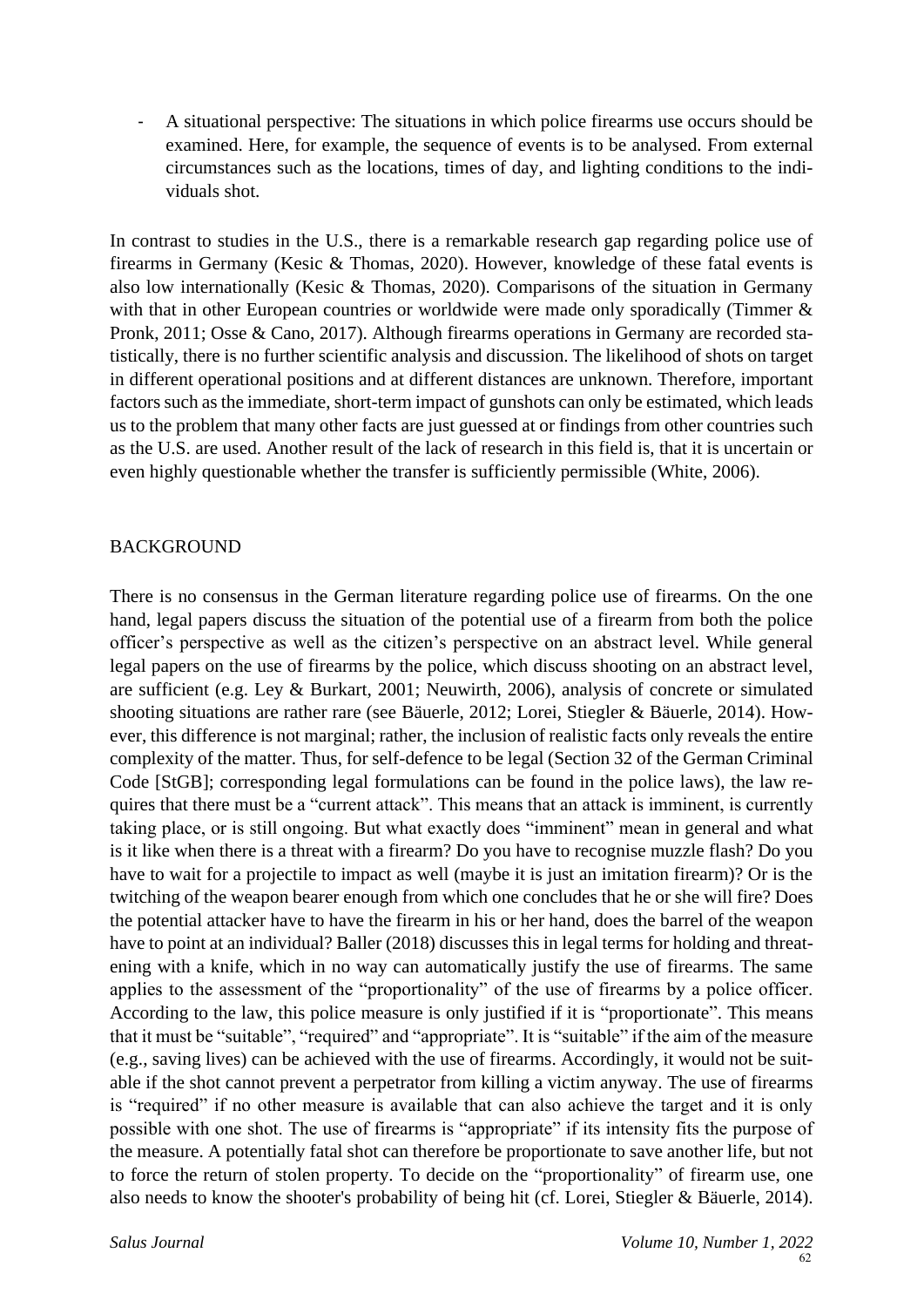Indeed, if a shooter is unlikely to hit as well, firearm use is not appropriate. It can be even less proportionate if it is not certain that the shooter will also hit the correct body region of the attacker and thus cause inappropriately severe damage. This also applies to the endangerment of others. That is if a shooter does not hit an attacker but an innocent bystander.

Regarding the tactical and situational side of the police use of lethal force, there is an even smaller scientific basis. Thus, there is no scientific reappraisal of the cases of police shootings in Germany. There is only a very simple and not very detailed statistical list, which is published annually by the Conference of Ministers of the Interior (see Table 1). From this, however, tactical and other aspects for the method of training and further education for police officers can hardly be read. Likewise, no problem areas are identified that could serve to optimise preparation for the use of firearms.

Ultimately, the overall level of research on the police use of firearms in Germany is unsatisfactory. A transfer of the analysis from other countries can only offer a very rough orientation, since completely different deployment concepts are practiced there (Noppe & Verhage, 2017). In Germany, for example, a police patrol unit always consists of at least two police officers, while in the U.S., for example, police officers also patrol individually. In some countries, all police officers carry a firearm, while in other countries only a part of the police force is equipped with firearms (Lorei & Balaneskovic, 2020b). Other equipment such as tasers, pepper spray, and batons also varies from country to country (Lorei & Balaneskovic, 2020b).

The risk of the situation in the countries discussed above does not appear to be identical either. For example, Osse and Cano (2017) find a high correlation between the rate of people killed by police use of firearms and the overall homicide rate in a country (r=.890) or the homicide rate with firearms (r=.941). However, murder rates vary in different countries. Parent (2006) also showed this in a comparison of the United States with Canada. Here, the U.S. showed high homicide rates, as well as a very high number of police use of lethal force. In contrast, both statistics are significantly lower in Canada.

Often, research on police use of firearms in other countries focus on other factors whose significance is not centred in Germany. For example, race and ethnicity play a major role in firearm use in the USA (Klahm & Tillyer, 2010). In Germany, their relevance in research of police use of lethal force has so far been minor. White (2006) summarises research findings on influences of cultural embeddedness, crime situation, and formal and informal characteristics of organisations and concludes that these significantly influence the use of lethal force. Accordingly, the transfer of research findings from other countries, e.g., U.S. research findings, appears to be critical and comparisons difficult.

#### **Statistics on the firearms use by police against persons in Germany**

Official data (see Table 1) on the use of firearms in Germany are published by the Conference of Interior Ministers as a press release. They only provide a rough classification of the type of shot (warning shot, shot at property, shot against persons) as well as the consequences. This means that hardly any details such as hit rates, ammunition impact, situational aspects,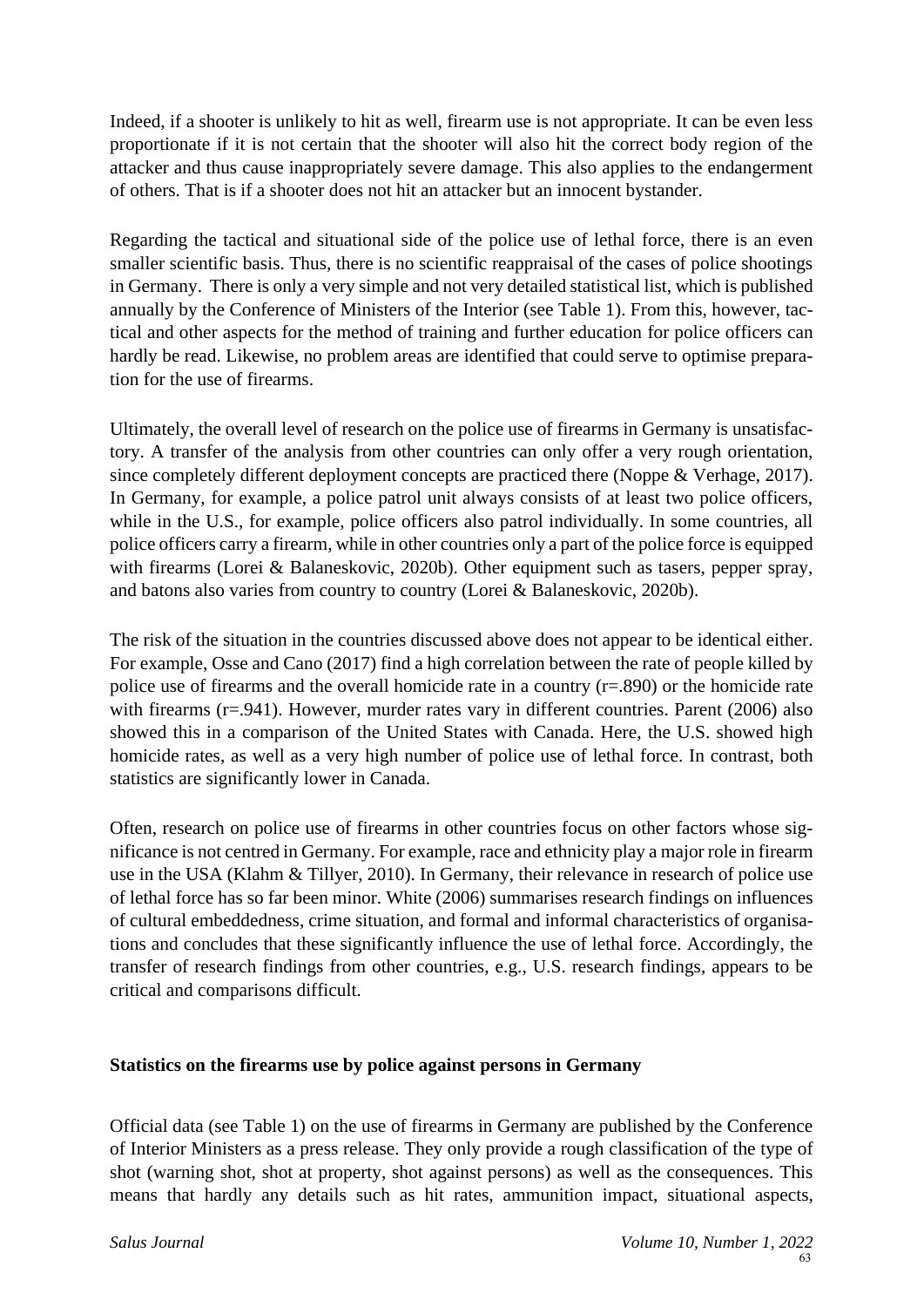interaction dynamics, personal characteristics, etc., which would be necessary for a deeper understanding and training optimisation of police officers, can be noted.

|                                      | Self-defence/help in an emergency<br>Risk to life and limb in other cases | Crime prevention | Thwarting flight in the event of sus-<br>picion of a crime | Thwarting flight in the case of pris-<br>oners | a<br>Prevention of violent escape of<br>prisoner | crowd out of which violent acts were<br>a<br>Firearm use against persons in<br>committed |
|--------------------------------------|---------------------------------------------------------------------------|------------------|------------------------------------------------------------|------------------------------------------------|--------------------------------------------------|------------------------------------------------------------------------------------------|
| Warning shots                        | 29                                                                        | 3                | 12                                                         | 5                                              | $\overline{0}$                                   | $\boldsymbol{0}$                                                                         |
| Firearm<br>against<br>use<br>items   | $\overline{7}$                                                            | $\overline{0}$   | 12                                                         | $\boldsymbol{0}$                               | $\overline{0}$                                   | $\overline{0}$                                                                           |
| Firearm<br>against<br>use<br>persons | 54                                                                        | $\overline{2}$   | $\boldsymbol{0}$                                           | $\boldsymbol{0}$                               | $\boldsymbol{0}$                                 | $\boldsymbol{0}$                                                                         |
| Consequences:                        |                                                                           |                  |                                                            |                                                |                                                  |                                                                                          |
| Fatalities                           | 11                                                                        | $\boldsymbol{0}$ | $\overline{0}$                                             | $\boldsymbol{0}$                               | $\boldsymbol{0}$                                 | $\boldsymbol{0}$                                                                         |
| of which bystanders                  | $\overline{0}$                                                            | $\overline{0}$   | $\overline{0}$                                             | $\overline{0}$                                 | $\overline{0}$                                   | $\overline{0}$                                                                           |
| Injured persons                      | 32                                                                        | $\overline{2}$   | $\overline{0}$                                             | $\overline{0}$                                 | $\overline{0}$                                   | $\mathbf{0}$                                                                             |
| of which bystanders                  | $\boldsymbol{0}$                                                          | $\overline{0}$   | $\boldsymbol{0}$                                           | $\boldsymbol{0}$                               | $\overline{0}$                                   | $\boldsymbol{0}$                                                                         |
| Inadmissible<br>firearm<br>use       |                                                                           |                  |                                                            |                                                |                                                  |                                                                                          |
| Against items                        | $\overline{7}$                                                            |                  |                                                            |                                                |                                                  |                                                                                          |
| Against persons                      | $\overline{2}$                                                            |                  |                                                            |                                                |                                                  |                                                                                          |
|                                      |                                                                           |                  |                                                            |                                                |                                                  |                                                                                          |
| Consequences                         |                                                                           |                  |                                                            |                                                |                                                  |                                                                                          |
| Fatalities                           | $\overline{0}$                                                            | $\overline{0}$   | $\overline{0}$                                             | $\boldsymbol{0}$                               | $\boldsymbol{0}$                                 | $\boldsymbol{0}$                                                                         |
| of which bystanders                  | $\boldsymbol{0}$                                                          | $\overline{0}$   | $\overline{0}$                                             | $\overline{0}$                                 | $\boldsymbol{0}$                                 | $\overline{0}$                                                                           |
| Injured persons                      | $\overline{2}$                                                            | $\boldsymbol{0}$ | $\boldsymbol{0}$                                           | $\boldsymbol{0}$                               | $\boldsymbol{0}$                                 | $\boldsymbol{0}$                                                                         |
| of which bystanders                  | $\overline{0}$                                                            | $\boldsymbol{0}$ | $\overline{0}$                                             | $\boldsymbol{0}$                               | $\overline{0}$                                   | $\boldsymbol{0}$                                                                         |

Table 1: Cases of firearm use by the police for the year 2018 (Source: Press notice of the Conference of Interior Ministers).

In contrast, detailed reviews and analysis can be found for the USA, for example. The FBI publishes annual statistics and analysis of killed police officers (Federal Bureau of Investigation, no date), the New York Police Department makes its analysis of firearms use available online (See Bratton, 2014; New York City Police Department, 2019), New Jersey publishes a "use of force report" online (New Jersey state and municipal police departments, 2018).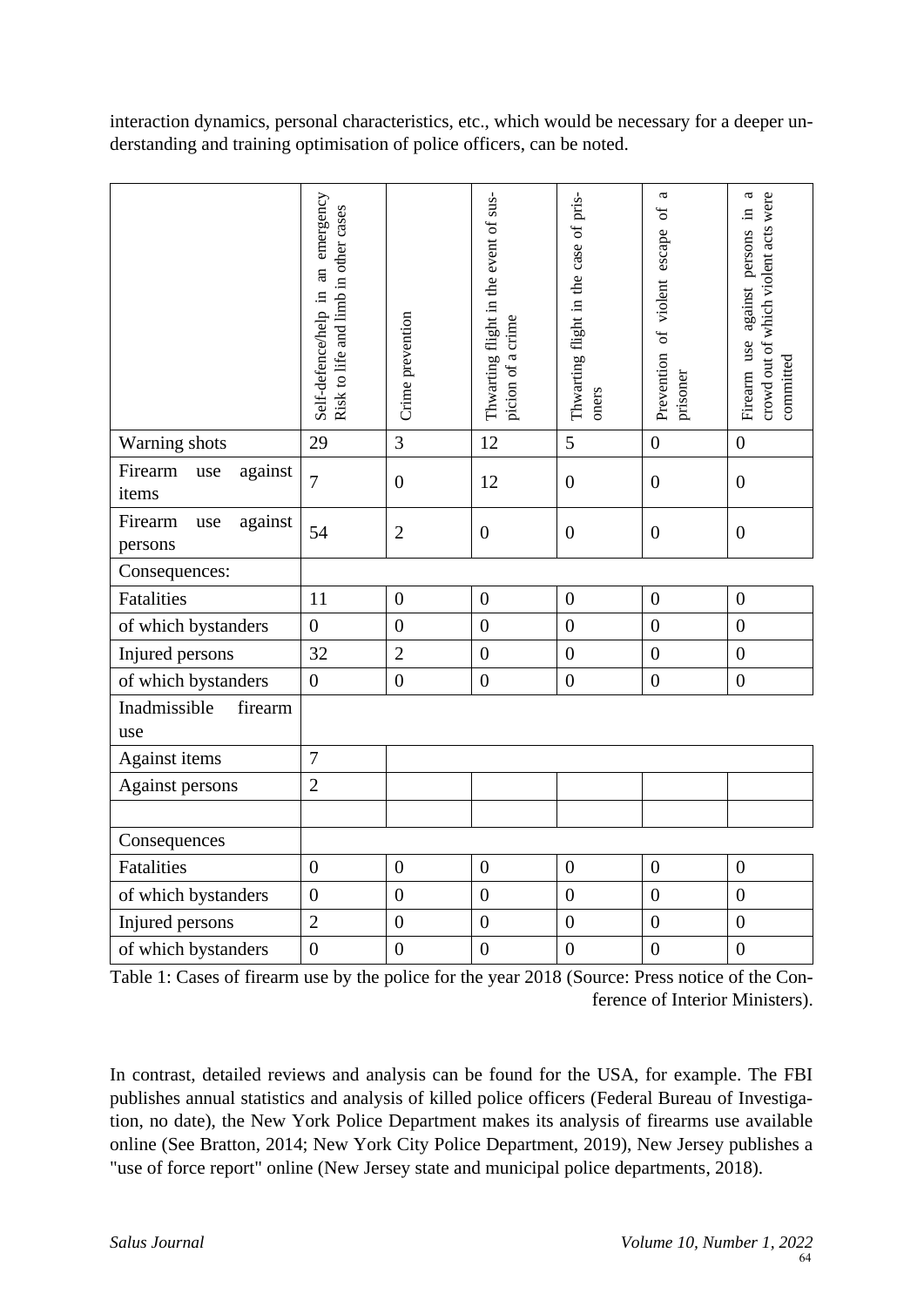#### **Number of police firearm uses**

While the majority of police firearms use in Germany is to kill dangerous, sick, or injured animals (13,711 cases in 2018 in Germany), persons were shot between 40 and 75 times annually by the police between 2013 and 2018 in Germany (Press notice of the Conference of Interior Ministers 2014-2019; cf. Lorei, December 12, 2020). Yet the vast majority of these police uses of firearms take place in situations in which a threat to life or limb to oneself or others should be averted with the shot. Much less often people are shot at to stop their escape or rarely to prevent a crime. Not analysed are how many individual shots were fired in each operation. The New York City Police Department (2019), on the other hand, does disclose this, reporting that a total of 107 rounds were fired in 17 firearm uses. Yet in 23% of the cases, there was only one shot fired. The majority of 41% fired 2-5 rounds per incident. 6-10 or more than 10 projectiles were fired in 18% of the cases. Corresponding data is missing in Germany.

#### **Consequences of the police use of firearms use against persons**

Between 2013 and 2018, between 8 and 14 people died each year from police firearms, one of them being an innocent bystander (Press notice of the Conference of Interior Ministers 2014- 2019; cf. Lorei, December 12, 2020). In the same period, between 20 and 39 people were shot and injured by the police. The police officers also injured bystanders four times. In 8 to 14 cases per year, no one was hit. For comparison, White (2006) describes 271 firearm uses in Philadelphia between 1987 and 1992, where 14% ended fatally (n=38), 35% ended with an injury to the person shot (n=94), and 51% missed their target (n=139). The New York City Police Department (2019) reports 5 fatalities (29.4%) and 10 injuries (58.8%) as a result of 17 firearm uses related to conflicts with citizens. In this regard, the number of police shootings in 2018 in New York City can be considered a historic low, as police officers shot people 23 times in the jurisdiction in 2017 and 37 times in 2016, a significantly higher number.

#### **Aspects of the operation: situation – the shooter – person shot**

The information to be taken from the statistics of the Conference of Interior Ministers does not say much about the actual situation. Even less can be gleaned from the statistics about the characteristics of the shooters or those shot at. Since there is no other scientific analysis of the cases, the only thing left to do is to try to transfer findings from other operational situations. The research on violence against police officers in Germany (e.g., Ohlemacher, Rüger, Schacht & Feldkötter, 2003; Ellrich & Baier, 2014) should be considered first. These offer possible approaches to this. However, it is completely unclear whether and how the operational situations and processes are similar or different and therefore a transfer seems possible.

An essential aspect that seems transferable, could be the physical and mental state of the police officer's counterpart. Ellrich & Baier (2014) see an alcohol and drug influence as one of the most significant risk factors for violent assaults against police officers. According to their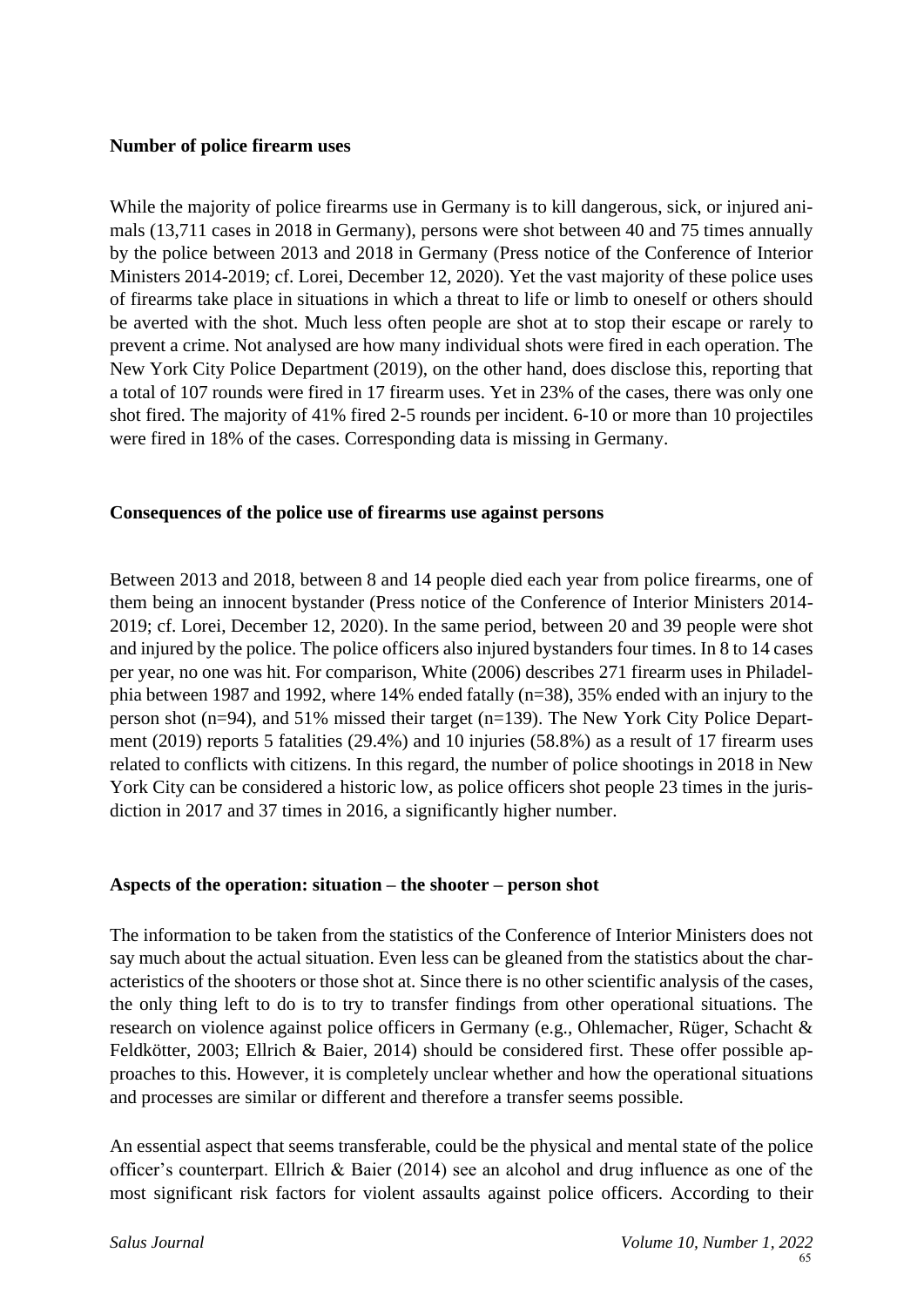findings, people in exceptional psychological situations are increasingly likely to initiate an attack. However, differentiation must be made according to clinical picture and symptoms (Nedopil, 2016). Diederichs (2016) cites that 9 of the 10 people shot by the police in 2015 in Germany were mentally ill or reported to be in a state of mental emergency. Baller (2018) reiterates that persons shot by police officers in previous years have often been mentally ill or in a state of mental distress. Thomas (2020) also highlights the problematic nature of individuals with mental illnesses around police contact.

## **Aims of this study**

The international and especially the German research situation on police firearm use appears to have a research gap and deserves more scientific attention (Kesic & Thomas, 2020). It is necessary to go beyond the consideration of individual factors (Kesic & Thomas, 2020). Aspects of the study presented here attempt to develop empirical findings for the first time in Germany. Initially, the focus is on the dynamics of the situation of police use of firearms. The aim is to find out how such situations develop and how escalation takes place. Since events are often reported to occur very quickly (Kesic & Thomas, 2020), it is also of particular interest how much time passes before the point of maximum escalation is reached. Of particular interest is to find out if there are situations that are associated with increased risk. Are there types of operations that are typical for gunfire, or do they occur in all types of operations? Are there days and times when shooting is more likely to occur? Under what lighting conditions do such events occur? The attackers are also of particular interest. Do findings from other countries confirm that it is primarily younger men who are shot by police (Kesic & Thomas, 2020)?

## METHOD

Neither the scarce official statistics nor files on incidents are suitable for analysing police use of firearms in Germany. Files that originate from investigations or court proceedings are difficult to access, and sometimes do not contain all the information that is of interest in the research here. Therefore, the empirical basis of this study was a survey of police officers of the state police forces of Germany who used a firearm against persons between 1 January 2013 and 31 December 2017. This excludes warning shots and firearm use against property (e.g., vehicles). According to the statistics of the Conference of Ministers of the Interior, this was a total of 265 cases in these 5 years (press releases of the Conference of Ministers of the Interior 2014-2019; c.f. Lorei, December 12, 2020). The period between 01.01.2013 and 31.12.2017 was chosen to ensure that all investigation and court proceedings were completed.

Since the shooters are not known and therefore cannot be contacted directly, the 16 Ministries of the Interior of the German states were first contacted postally and informed about the research project. Furthermore, this letter asked to forward a questionnaire to the police officers who had a firearm use against persons between 01.01.2013 and 31.12.2017. All Ministries of the Interior have information about the shooters, as each firearm incident is investigated, and a file is created there. Three Ministries of the Interior responded to this letter that they do not support the research project and refuse to forward the questionnaires. Therefore, it is unknown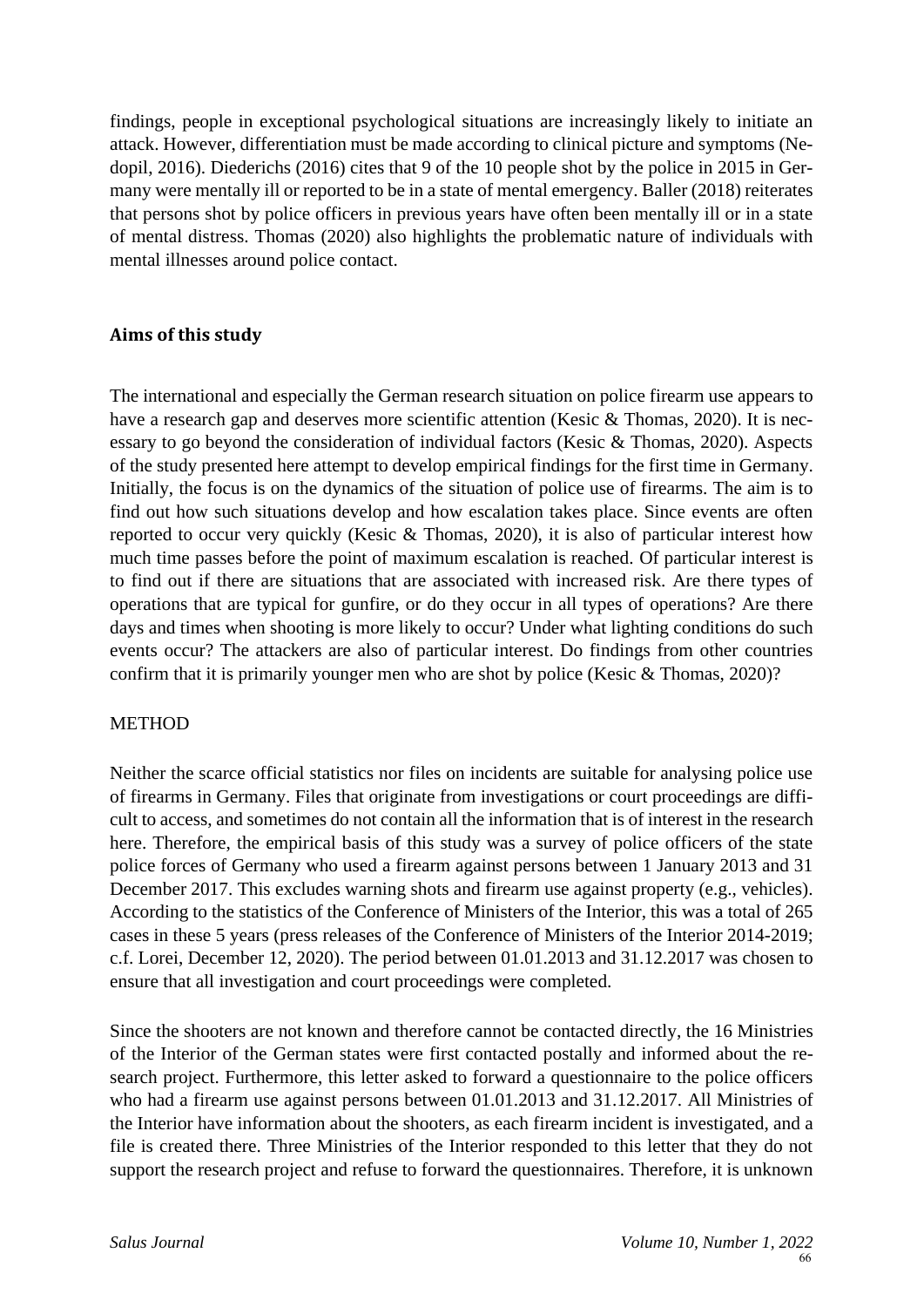how many shooters could not be reached because of the refusal, as this information cannot be read from the statistics.

Furthermore, the questionnaire, the content, and the aim of the study were explained, and the participants were assured of an anonymous evaluation and that no legal or tactical assessment would be made. First, demographic information about the person was collected. Then the shooters were asked to provide information on the reason for the intervention, the mission, and the forces deployed. Subsequently, various aspects were asked about the person shot. Details about the development of the situation and especially about the shooting were asked. Finally, the shooters were asked about various perceptual phenomena. The majority of the questions were closed questions with various multiple-choice answer options. Sometimes questions were also asked as open questions.

A total of 27 completed questionnaires were received as responses. Of these, 2 had to be excluded from the evaluation because one of them contained a warning shot and the other only the threat of the use of a firearm. Neither of these corresponded to the objective of this study. Thus, 25 firearm uses could be evaluated. This represents 9.4% of the 265 firearm uses during the period described above. Of the 25 cases submitted, 2 firearm uses were also in the context of operations by the "Spezialeinsatzkommando (SEK)", a police tactical unit. Operations of the SEK differ considerably from police shootings in everyday operations. These police officers are trained differently and are more heavily armed. Also, they operate in larger teams. They are also more likely to use firearms in their operations from the outset. However, since the aim of the study was to focus on the use of firearms by police officers of the day-to-day duty, these two cases had to be removed from the analysis, as officers from the SEK have completely different conditions and processes in operations. One questionnaire was split into two cases because it included two distinguishable firearm usages. It contained a firearm use in self-defence to repel an attack and in the further course of the operation, another firearm use against a fleeing person.

Most of the participants in the 25 cases studied here (60.9%) were between 30 and 39 years old. A quarter of the 25 respondents were in their forties (40-49 years, 26.1%), while 2 shooters were up to 29 years old, and one was older than 50. The service experience was 11-15 years for 39.1%, and more than 20 years for a third (30.4%). One person had less service experience (0- 5 years). 17.4% were already 6-10 years in service and two respondents had between 16 and 20 years of service. The majority of the shooters were male (82.6%) and 4 were female. A slight majority (43.5%) undertook training on the range three to four times per year prior to firearms use. Slightly fewer participants (39.1%) had 1-2 appointments for practice shooting. Only 2 people each undertook training on the range 5-6 times or more. As a result, half (56.5%) considered themselves to be relatively good shooters during the period before firearms use. Onethird (34.8%) believed themselves to be moderately good shooters. Two individuals assumed they were very good shooters. Three police officers had a history of firearm use against people prior to the use described in the questionnaire.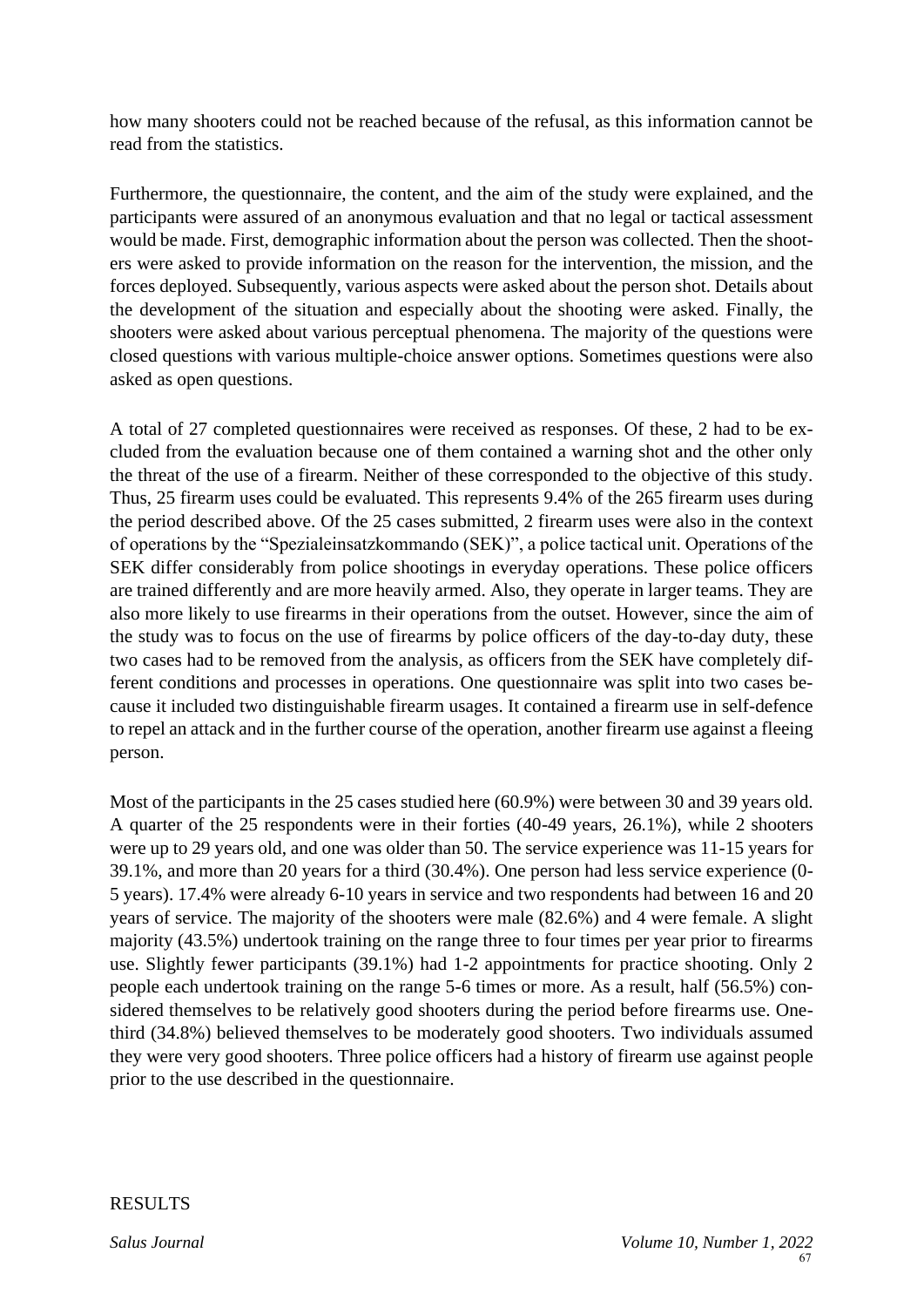#### **On the operation situation**

All respondents stated that their operation was unplanned and had arisen as a part of their normal daily duties. The reasons for the use of firearms were diverse, such as threats, suicide threats, suspected burglary, admission of a mentally ill person, rioters, dangerous interference with traffic, a person who appears helpless, a person suspected of a crime, persons whose behaviour is conspicuous, such as running around naked or screaming in the street, reports of violent crimes, domestic violence and use following the report of an alarm system. Overall, it appears that police use of firearms develops from everyday routine situations. No situation shows an accumulation that would lead to the assumption that the use of firearms would be significantly more likely in this type of situation.

In 6 out of 23 cases, the control centre informed the patrol that a person was handling a firearm prior to the operation. In 12 out of 23 cases, when the patrol was given the order to intervene, it was told that a person with a stabbing/cutting weapon was endangering himself/herself and/or others. In one case a dangerous object was the cause of the intervention. In most cases a particular risk from a weapon or dangerous object was already known before the police arrived at the scene. It must be considered here that firearms are not as widespread in Germany as they are in the U.S., for example. Karp (June 2018) concludes that there are around 120.5 firearms per 100 inhabitants in the USA, while this is said to be 19.6 firearms per 100 inhabitants in Germany. Accordingly, a report that a firearm is a cause for police intervention is an outstanding situation in Germany.

Four times police were called because of a person in an exceptional psychological situation. Thus, it was reported that the police were called because a person was threatening suicide or bystanders feared that a person might commit suicide. However, in addition to the suicide threat, other psychotic symptoms were also reported. The repeatedly reclaimed finding that mentally ill persons appear very frequently in the statistics of police firearm use seems to be confirmed here (Ellrich & Baier, 2014; Diederichs, 2016; Baller, 2018).

The control centre issued the orders to the police officers and provided additional information, e.g., about the perpetrator, the situation on the scene, etc. In the end, this information at the start of the operation was mostly (87.0%) correct. Only once were the information only partially correct or almost completely wrong. The shootings occurred throughout the entire week and over the entire day. No particular clustering at any particular time or day of the week was found. Rather, shootings seem possible on any day at any time. At the same time, police officers had already been on duty for an average of 6.11 hours (SD 3.72, n=23) at the time of firearm use.

In one-third of the cases  $(8 \text{ times} = 34.8\%)$ , the location was a public street area. Just as often  $(8 \text{ times} = 34.8\%)$ , the operation took place inside a building. In 17.4%, the mission took place in a less populated place (e.g., backyard). 8.7% of the operations took place in a highly-populated area (e.g., pedestrian zone). In most cases (60.9%), there were no cover options as protection available at the scene. If protection was mentioned (39.1%), then these were mainly vehicles (5 times) and once each, pillars, walls, and door frames. Immediately before the use of firearms, the majority of the personnel engaged within the scope of this operation was 2 to 4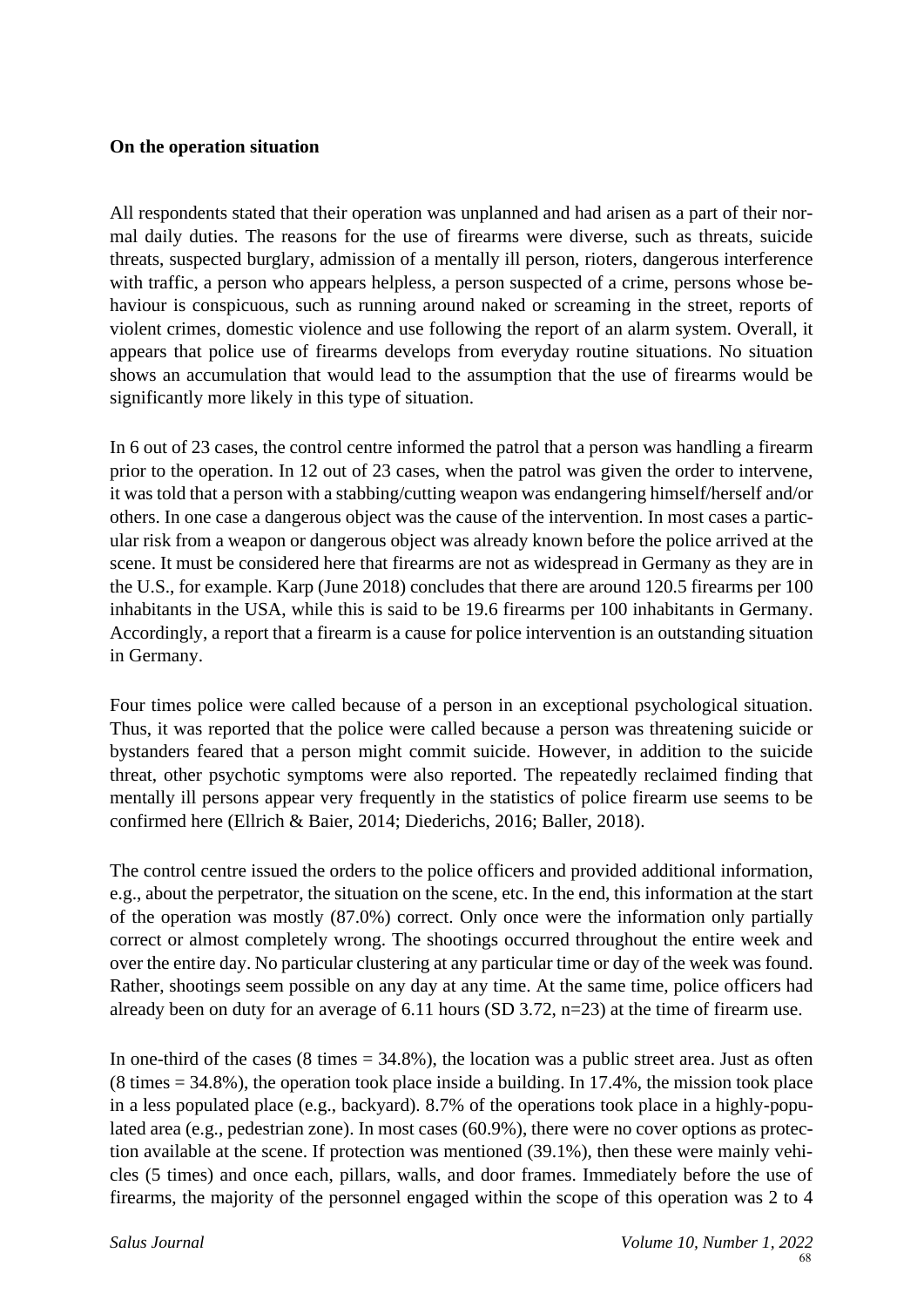people (65.2%). Most of the police officers present were men (77%). The majority of the forces on the scene were also uniformed.

The lighting conditions were mostly described as daylight (45.5%). For one-third (36.4%) it was rather dim (poorly lit rooms, twilight, dawn), for 18.2% dark (moonlight/streetlights only/weak glow from vehicle headlights/flashlight). Never were the lighting conditions reported as "gloomy – without any lighting" or "very bright". So, it can be said that about half took place with good lighting conditions, but situations with very poor visibility also often escalate dramatically.

## **On the person shot**

One-third of the people shot at were in their twenties, thirties, or forties. All were male. Both age and gender are consistent with the results of analyses in Australia (Kesic & Thomas, 2020). Here, in 78.3% of the cases, the persons shot were determined to be known to the police, meaning that he or she had previously attracted attention and was registered in the police information system. These persons were known to the police mainly for violent crimes and drug abuse.

The person shot at was rarely unimpaired at the time of the operation. One-third was under the influence of alcohol (30.4%). One in five was on drugs (17.4%). Many of the individuals were considered mentally ill (39.1%). Again, this demonstrates the frequent occurrence of mentally ill individuals in dramatic escalations (Ellrich & Baier, 2014; Diederichs, 2016; Baller 2018). In 11 cases, the police officers involved were not aware of these psychological impairments. Only in 4 cases was the condition known and communicated to the officers before the operation (see 4.1).

Compared to the information reported at the time of the order (see 4.1), in 30.4% of the cases, the person shot at was carrying a firearm or it was close to them. The majority (56.5%) had a stabbing/cutting weapon in their hand or their area of influence. Once, the person shot had a slashing weapon, twice (8.7%) they had a dangerous object. It was never stated that the person shot later did not carry any dangerous objects or had these in their area of influence. Again, these results are similar to those from Australia (Kesic & Thomas, 2020).

**DISCUSSION** 

## **Restrictions**

The results of the study are based only on a small proportion of the total number of cases in the years 2013 to 2017, which is why there is no representativeness. It remains unclear to what extent the shooters participated selectively. It is conceivable that, above all, highly stressed, if not traumatized police officers would rather fail to participate in the survey. In fact, according to DSM-V (American Psychiatric Association, 2013), a continuous avoidance of stimuli associated with trauma is a diagnostic criterion of post-traumatic stress disorder in the way that stressful memories, thoughts, or feelings reminiscent of trauma are avoided. This would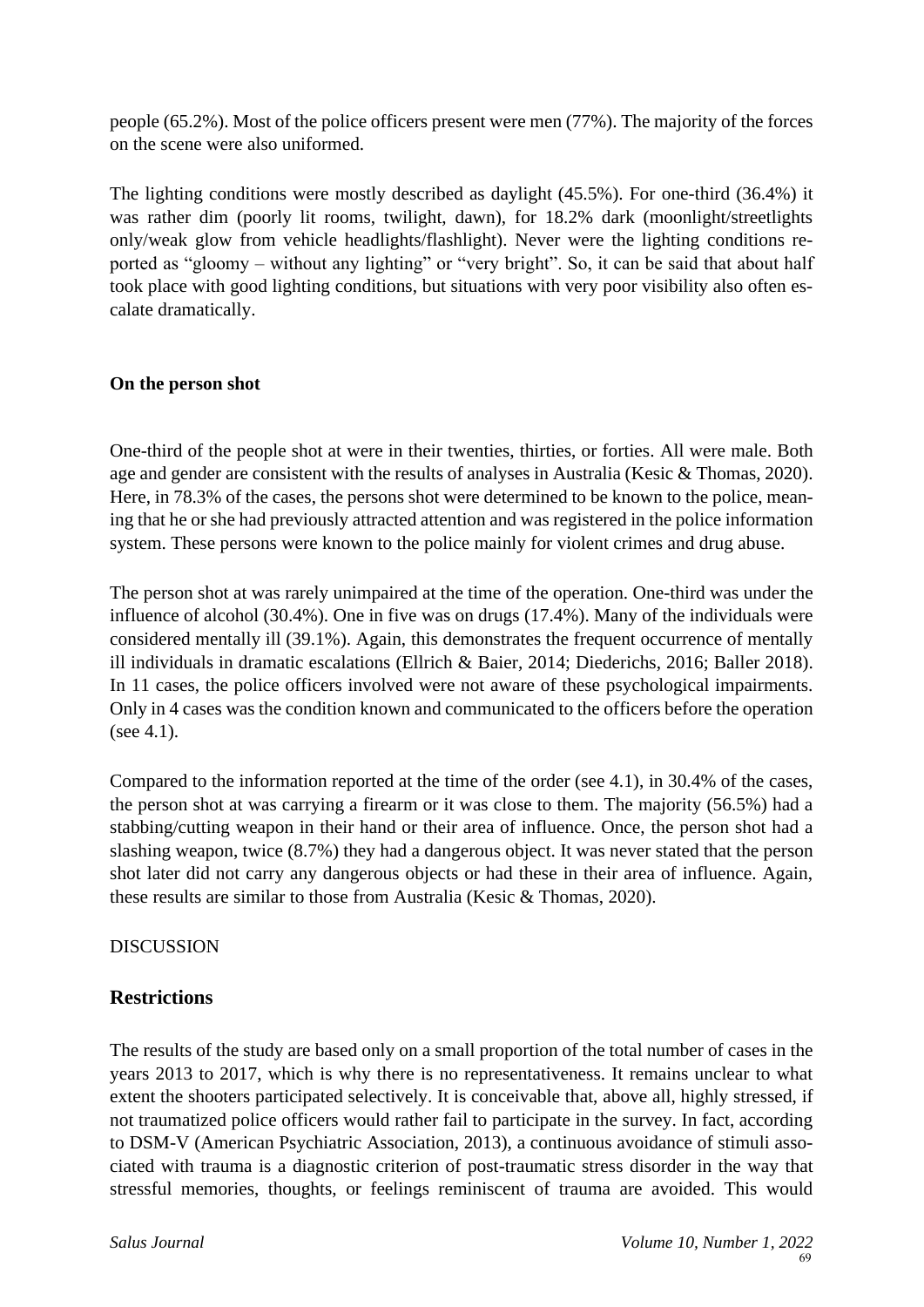probably prevent these people from participating in an interview. In addition, participation raises the question of whether possible symptoms affecting the recall affect the answers. In the case of post-traumatic stress disorder, there may be an inability to recall essential parts of the trauma (American Psychiatric Association, 2013). This would then lead to missing answers in such questions, or gaps in memories could unconsciously be filled by, for example, diagramconsistent knowledge or answered through confabulation.

In addition to this potential reason for non-participation, (self-) doubt may have prevented participation in the study. Thus, potential study participants would rather not have presented their case, as they were unsure for various reasons whether this could have negative consequences for them. This is not only legally possible but also for police tactics, psychological or ethical reasons. Even in this case of withholding the cases, it cannot be ruled out that they distort selectively, as they could represent a special variant of the use of firearms by the police.

Looking at the results of the survey and focusing on the consequences, one can assume that at least from this perspective, certain representativeness can be assumed. Thus, in the survey, cases are found, which contain all occurring consequences (no one injured, person shot was wounded, person shot is shot dead). The same can also be assumed with regard to the situation of danger. Here, unarmed, stabbing, and threatening persons appear, as well as a range of persons being shot: they are sometimes under the influence of alcohol and drugs, but are also sober or sometimes mentally ill. Here, too, there is a certain range. It cannot be said whether these characteristics are present in the sample considered here in the numerical ratio as in the population as a whole. Only a selective exclusion of certain features does not appear obvious. Rather, a distortion in terms of numbers can be assumed.

After all, there is a variety of aspects that can describe a spectrum of the phenomenon and also help to optimise education and training. Furthermore, given the meagre research situation on police firearm use in Germany as well as internationally (Kesic & Thomas, 2020), it seems helpful to have initial – albeit not very representative – results and insights. Especially because relevant research from other countries needs to be discussed in terms of transferability (White, 2006). For example, the transfer of scientific results on police firearm use in the United States is only possible with caution. Here, operational tactics, political, legal, and cultural aspects, as well as education and training, sometimes differ enormously (e.g., individual patrol, armament, self-image, tactics, organisational culture). However, these are all factors that play an important role in the phenomenon (White, 2006) and in which countries in the European Union also differ greatly (Lorei & Balaneskovic, 2020b). Thus, this study also provides starting points that can support and put into perspective the corresponding transfer.

# **Key Results**

## *Operation types*

From the outset, there is no type of operation in which there seems to be a particular likelihood of police use of firearms. However, it is increasing that information about armament and its use in the past by the acting police officer, appears to be accompanied by the use of a firearm in this particular situation, as is also shown internationally (Kesic & Thomas, 2020). Nevertheless, this is trivial since the use of firearms is primarily an option in such cases. This information is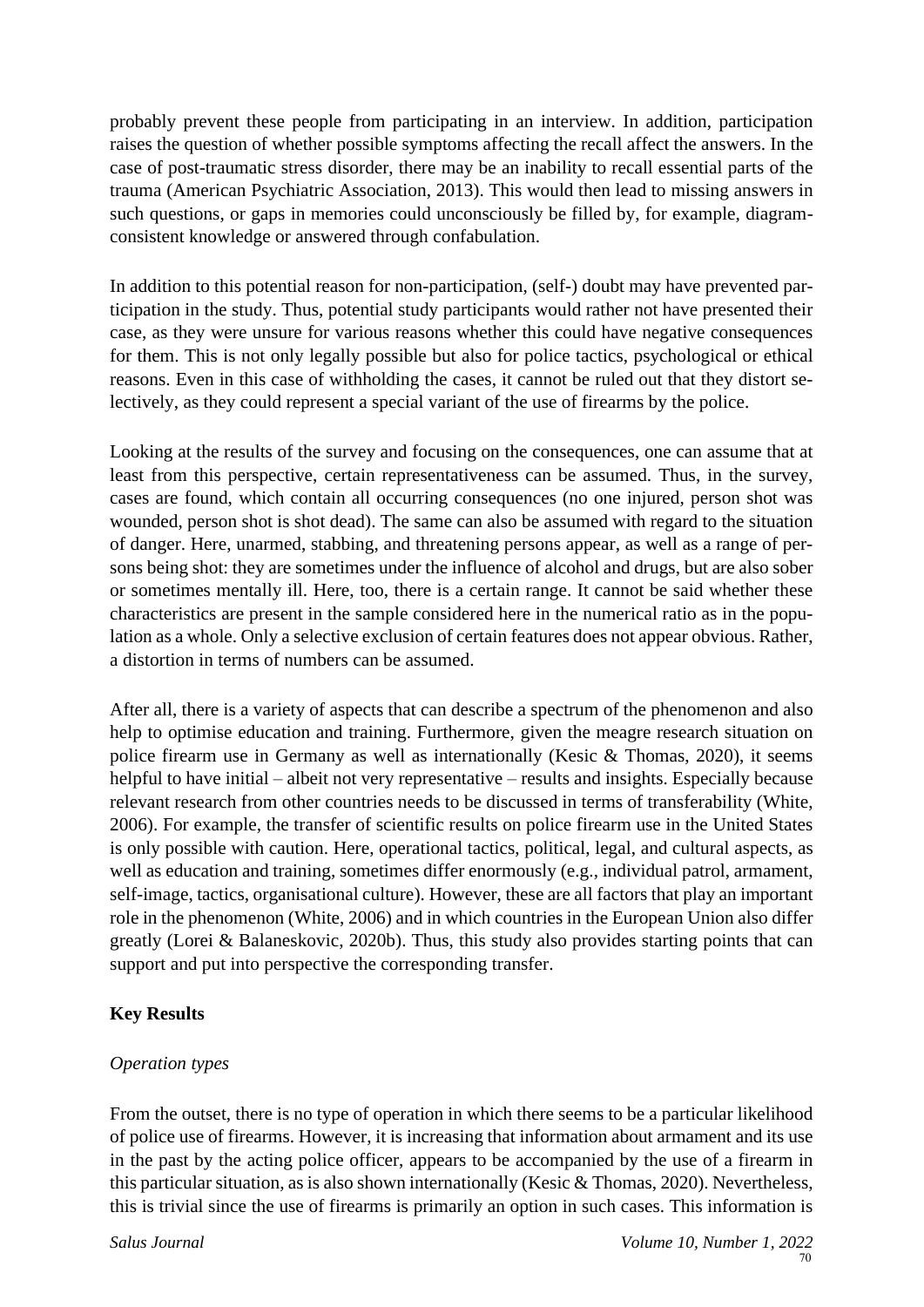also not a safe criterion for firing a shot, since a verbal solution as well as by warning to use a firearm, for example, is quite possible and is also regularly achieved (Lorei, 2012c; Lorei 2020). This is also reflected in the fact that many shooters initially gave the warning to use a firearm and thus wanted to avoid it. Thus, they aimed for a solution without the use of lethal force, but the response to the warning had then not (sufficiently) reduced the present threat. In the end, it can be concluded from the analysis that a police officer can probably not exclude the possibility that an incident will escalate and that the use of firearms will be necessary. However, if he or she knows that a weapon is present or that this has even already been used against another person, the police officer cannot rule out the use of firearms but must regard this as a possibility. Accordingly, in such operations, considerations must also be made as to which alternative forces (backup, negotiation team, special forces such as the SEK), strategies, and methods can help to end the operation without the use of firearms.

#### *Shooters*

There is hardly any obvious pattern with respect to shooters; they spread over the entire age and experience range. Both men and women are represented and there is no influence of gender, age, or experience in the police force. This is in line with the international research situation (Klahm & Tillyer, 2010), in which these personal characteristics are also regarded as insignificant. Therefore, the analysis must conclude that any police officer may encounter a situation in which the use of a firearm may be possible or necessary.

## *Person shot*

It is noticeable that the persons shot were only men. This is in line with Klahm & Tillyer (2010) as well as Kesic & Thomas (2020), according to whom research shows that the use of violence is more likely in the case of male suspects. A massive accumulation in an age range is not found, but it is more likely to be younger men (Kesic & Thomas, 2020). It should be noted that in Germany, too, many of the persons shot were considered mentally ill and quite a few were impaired by the use of substances. This reflects the findings of Ellrich & Baier (2014) that alcohol and drug influence as well as mentally conspicuous persons, respectively persons in exceptional psychological situations, are significant for this area. This finding also corresponds - at least to some extent - to the findings of Diederich (2016) and Baller (2018) as well as international research findings (Fuller et al., December 2015; Rogers et al., December 2019; Thomas, 2020) that many of the persons shot by police officers in Germany in recent years were often mentally ill or acted conspicuously. Nevertheless, it is important to keep in mind that police officers arguably shot individuals, not because of their condition, but because they were performing actions – in or because of that condition, that posed a corresponding danger to those involved. Thus, police officers were responding much more to what a person was doing than "who they were," as Durna (2011) notes. This is particularly evident in the arming and behaviour of the persons shot, as Durna (2011) shows for police use of firearms in the United States. The fact that the persons shot were predominantly already known by the police, i.e., they acted conspicuously, also goes in a similar direction.

#### *Situation*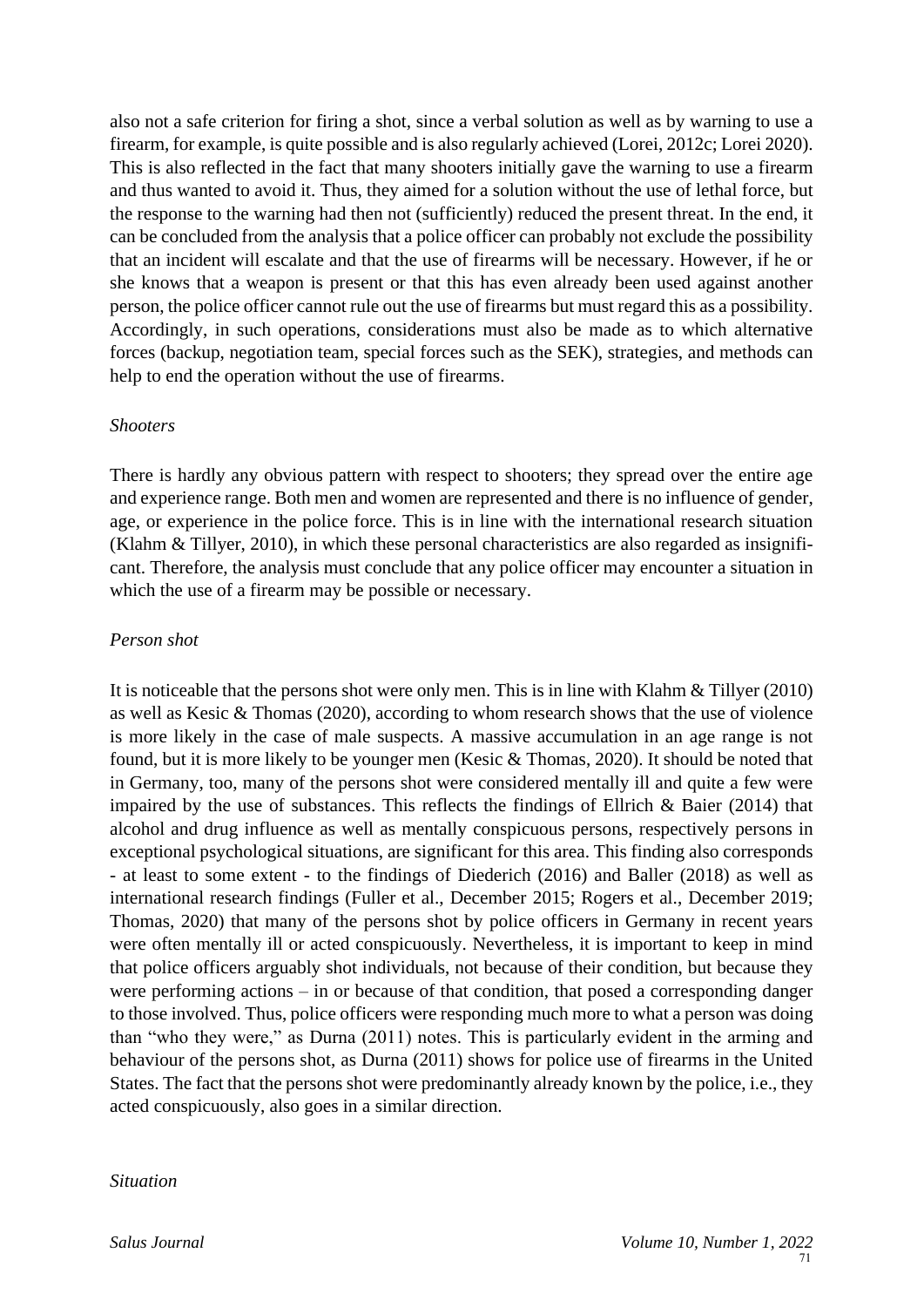It cannot be said that certain days or times of the week are particularly prominent. Although there is a slight concentration on weekends and at night, there are incidents every day and at any time (and at any time of personal duty) that result in the use of firearms. The lighting conditions are described as heterogeneous. Sometimes they seem good because they are light; sometimes they are portrayed as dark and thus, as bad.

# **CONCLUSION**

The primary objective of this study was to gain a greater scientific understanding of the use of firearms by the police in Germany. Despite all limitations of this study, it must be stated that the results can serve to better describe and understand this rare, but serious event of police service. The results presented confirm and expand the empirically based knowledge of police firearm use, that has been available to this date, even internationally, to only a limited extent. The study presented here can serve as a basis for further research in this area and for improving the preparation of police officers for these dramatic situations.

Regarding the important findings presented here, training and education of police officers must be optimised. For example, as findings show, police use of firearms can take place at any time of the day. Therefore, shooting must be practiced in different lighting conditions and locations, as the analysis shows that all lighting conditions and different locations occur. Especially under the aspect of the danger of injuring bystanders (collateral hits), scenarios must be practiced in which the target of the shooting is not alone, but as in a busy location or in an operation as a result of domestic violence, other people and also the patrol partner must be considered when shooting.

Of course, it is not only shooting that should be practiced realistically. Police training should also continue to be held to practice skills and abilities to prevent the use of firearms. For example, in addition to general de-escalation (Engel et al., 2020), there is a need to practice dealing with the mentally ill. Here, drugs and alcohol as well as psychotic conditions make it very difficult for the police to always find peaceful solutions to conflicts so far (Fuller et al., December 2015; Rogers et al., December 2019). These aspects need to be intensively integrated into education and training, even if this cannot ensure that future firearm use can be avoided, it can help to make it less frequent or less fatal in its consequences. In this context, non-lethal operating resources should also be considered (Rappert, 2004).

## **REFERENCES**

- Baller, O. (2018). Erlaubnis zum Töten? Schusswaffengebrauch und polizeiliches Schießtraining. *Bürgerrechte & Polizei CILIP*, 115, 82 - 91.
- Bäuerle, M. (2012). Der Warnschuss aus rechtsdogmatischer und rechtstatsächlicher Perspektive. In: C. Lorei (Hrsg.), *Studien zum Schusswaffengebrauch: Warnschüsse (S.*  17 – 34). Verlag für Polizeiwissenschaft.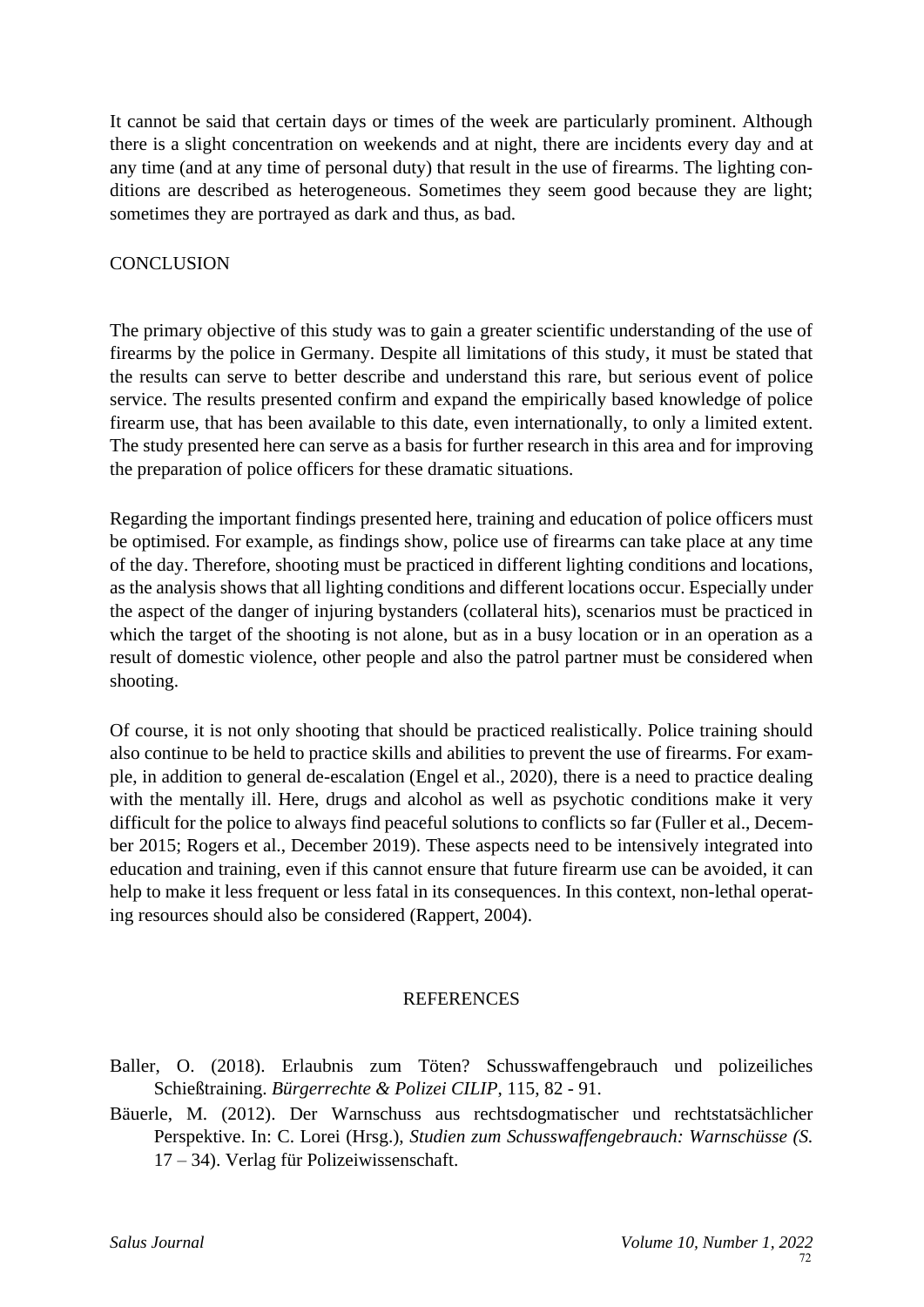- Bratton, W. J. (2014). *New York City Police Department Annual Firearms Discharge Report 2013*. URL: http://www.nyc.gov/html/nypd/downloads/pdf/ analysis\_and\_planning/nypd\_annual\_firearms\_discharge\_report\_2013.pdf.
- Campbell, T. (January 15, 2021). *Black Lives Matter's Effect on Police Lethal Use-of-Force*. Available at SSRN: [https://ssrn.com/ab](https://ssrn.com/abstract=3767097)[stract=3767097](https://ssrn.com/abstract=3767097) or [http://dx.doi.org/10.2139/ssrn.3767097](https://dx.doi.org/10.2139/ssrn.3767097)
- Diederichs, O. (2016). Polizeiliche Todesschüsse 2015. *Bürgerrechte & Polizei CILIP*, 111, 84 - 88.
- Durna, T., (2011). Situational determinants of police use of force: who the suspect is vs. what the suspect does. *International Police Executive Symposium Working Paper Series*, No: 34, [online]. URL: http://www.ipes.info/WPS/WPS\_ No\_34.pdf.
- Ellrich, K. & Baier, D. (2014). *Gewalt gegen niedersächsische Beamtinnen und Beamte aus dem Einsatz- und Streifendienst. Zum Einfluss von personen-, arbeits- und situationsbezogenen Merkmalen auf das Gewaltopferrisiko* (KFN Forschungsbericht, Nr. 123). KFN.
- Engel, R. S., McManus, H. D. & Heraold, T. D. (2020). Does de-escalation training work? A systematic review and call for evidence in police use-of-force reform. *Criminology & Public Policy*, 19 (3). 1–39. DOI: 10.1111/1745-9133.12467.
- Fuller, D. A., Lamb, H. R., Biasotti, M. & Snook, J. (December 2015). *Overlooked in the undercounted. The Role of Mental Illness in Fatal Law Enforcement Encounters*. Treatment Advocacy Center: https://www.treatmentadvocacycenter.org/storage/documents/overlooked-in-the-undercounted.pdf.
- Karp A. (June 2018). *Estimating global Civilian-held firearm number*. Small Arms Survey: http://www.smallarmssurvey.org/fileadmin/docs/T-Briefing-Papers/SAS-BP-Civilian-Firearms-Numbers.pdf.
- Kesic, D., & Thomas, S. D. (2020). Police use of force. An examination of Australian policing. In P. Birch, M. Kennedy & E. Kruger (Eds.), *Australian Policing: Critical Issues in 21st Century Police Practice* (pp. 183-197). Routledge.
- Klahm, C. F. & Tillyer, R. (2010). Understanding police use of force: A review of the evidence. *Southwest Journal of Criminal Justice*, 7 (2), 214 - 239.
- Ley, G. & Burkhart, G. (2001). *Polizeilicher Schusswaffengebrauch* (5. Auflage). Boorberg.
- Lorei, C. Stiegler, G. & Bäuerle, M. (2014). Der polizeiliche Schusswaffengebrauch gegenüber flüchtenden Personen aus rechtsdogmatischer und rechtstatsächlicher Perspektive. In: C. Lorei (Hrsg.), *Studien zum Schusswaffeneinsatz: Schießen (S.* 59 – 130). Verlag für Polizeiwissenschaft.
- Nedopil, N. (2016). Gewalttätigkeit bei psychisch Kranken. In Lorei, C. & Hallenberger, F. (Hrsg.), *Grundwissen psychisch Kranke (S.* 259 – 281). Verlag für Polizeiwissenschaft.
- Neuwirth, D. (2006). *Polizeilicher Schusswaffengebrauch gegen Personen: Nach Bundesrecht unter Einbeziehung landesrechtlicher Vorschriften*. Verlag Deutsche Polizeiliteratur.
- New Jersey state and municipal police departments (2018). *Police Use of Force Reports (New Jersey*). Url: https://www.propublica.org/datastore/dataset/ police-use-of-force-new-jersey.
- New York City Police Department (2019). *Use of force report 2018*. URL: https://www1.nyc.gov/assets/nypd/downloads/pdf/use-of-force/use-of-force-2018.pdf.
- Noppe, J. & Verhage, A. (2017). Using force: experiences of Belgian police officers. *Policing - an international Journal of Police Strategies & Management*, 40 (2), 278 – 290.